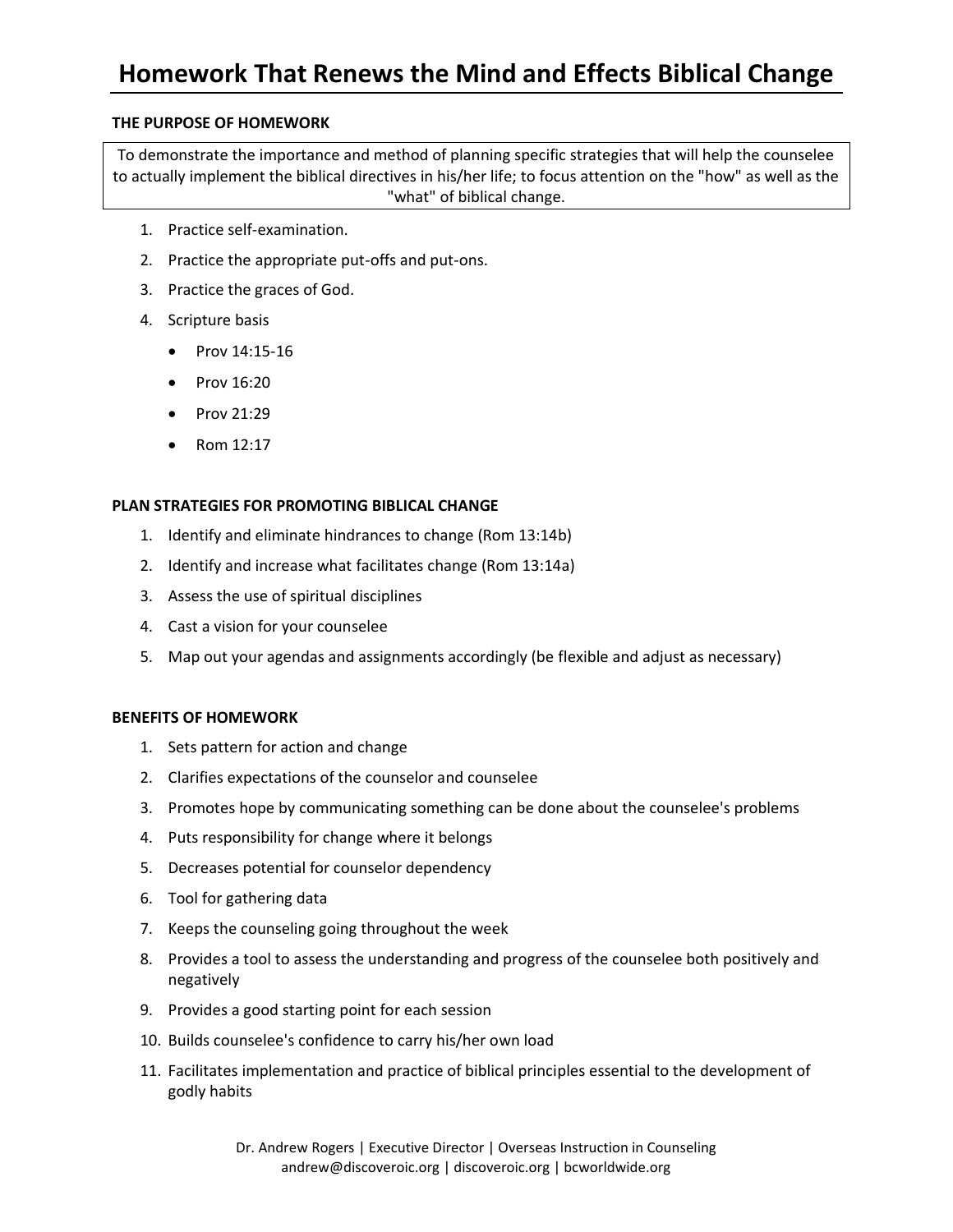- 12. Provides counselee with a problem-solving, self help manual for the future
- 13. Provides counselee ideas and material that may be used in helping others

#### **NATURE OF GOOD HOMEWORK**

We are not merely solving people's problems, but we are pointing people to a person. Our homework is about making disciples.

- 1. Make use of Scripture
	- Assign regular Bible reading
	- Have them interact with their reading e.g. "Read Ephesians, chapters 1-3. Try to read one chapter a day for the first three days. Then for next three days read each chapter again, this noting 3 important truths from each chapter about who you are and what you have in Christ. Be prepared to share this with me next week."
	- Have them memorize Scripture
		- $\rightarrow$  There is no set way to do it: do what works.
		- $\rightarrow$  Have them use an app like Fighter Verses.
		- $\rightarrow$  Have them write it down multiple times a day.
		- $\rightarrow$  Have them read it multiple times a day.
		- $\rightarrow$  Be specific with the plan and adjust as necessary.
		- $\rightarrow$  Have them teach it and share it with others.
	- Assign particular passages that address their specific issues
		- $\rightarrow$  Make certain to explain the context and doctrine behind any command passages.
		- $\rightarrow$  Use particular passages to address doctrine issues, motive issues and behavior issues.
		- $\rightarrow$  Use homework that lists multiple passages pertaining to a particular topic.
		- → Use Bible reading worksheets like *Discovering Wonderful Things* (see below).
- 2. Assign what is appropriate to the person, his or her situation and problem, and to your agenda and plan for them.
- 3. Make the assignments clear with specific instructions and expectations.
	- Be clear about what and why you want a counselee to do something.
	- Be prepared to explain how to do it.
	- Make certain they know what you are asking them to do.
- 4. Make certain to check on and discuss homework.
	- If your homework is appropriate you can easily use it to set the agenda for the time with your counselee.
	- Can defeat the process and possibly diminish hope if assigned homework is ignored.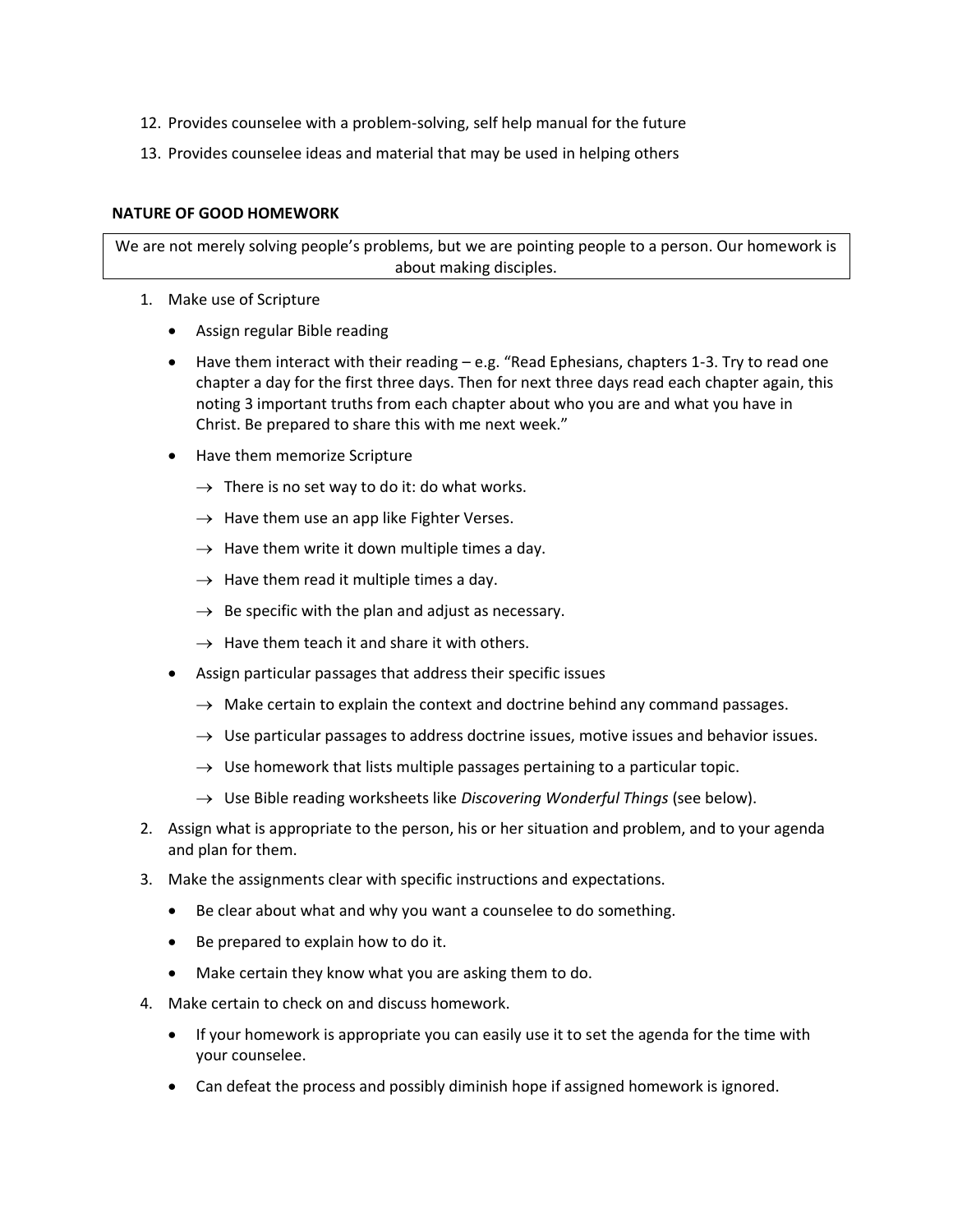- 5. Make prayer a part of homework (see below for *Practice of Prayer* worksheet)
- 6. Make regular worship service attendance and fellowship part of your homework
	- Lifelong change and perseverance happen in community
	- For many, it is their isolated lifestyle that hinders their spiritual growth.
- 7. Assign spiritually rich resources (books, booklets, articles, audio, videos)
	- ACBC site
	- CCEF site
	- BCC site
	- P&R site
	- Faith Baptist Counseling (Lafayette, IN)
	- Focus Publishing
	- New Growth Press
	- Monergism
	- Grace Books International
	- Cruciform Press
- 8. Make use of data gathering assignments
	- Lists
		- $\rightarrow$  Sins and failures
		- $\rightarrow$  Likes and dislikes
		- $\rightarrow$  Pros and cons
		- $\rightarrow$  Ways to improve, God wants you to change
		- $\rightarrow$  Ways to serve
		- $\rightarrow$  Goals
		- $\rightarrow$  Strengths and weaknesses
		- $\rightarrow$  Think list
	- Inventories / Assessments (see Wayne Mack's *Homework Manual for Biblical Living, vol. 1, 2 & 3*)
	- Journals or diaries
		- $\rightarrow$  General what do, what happens, highlights of the day
		- $\rightarrow$  Directed, more specific temptation journal, fight journal, etc.
- 9. Make use of practical assignments
	- Date night
	- Acts of service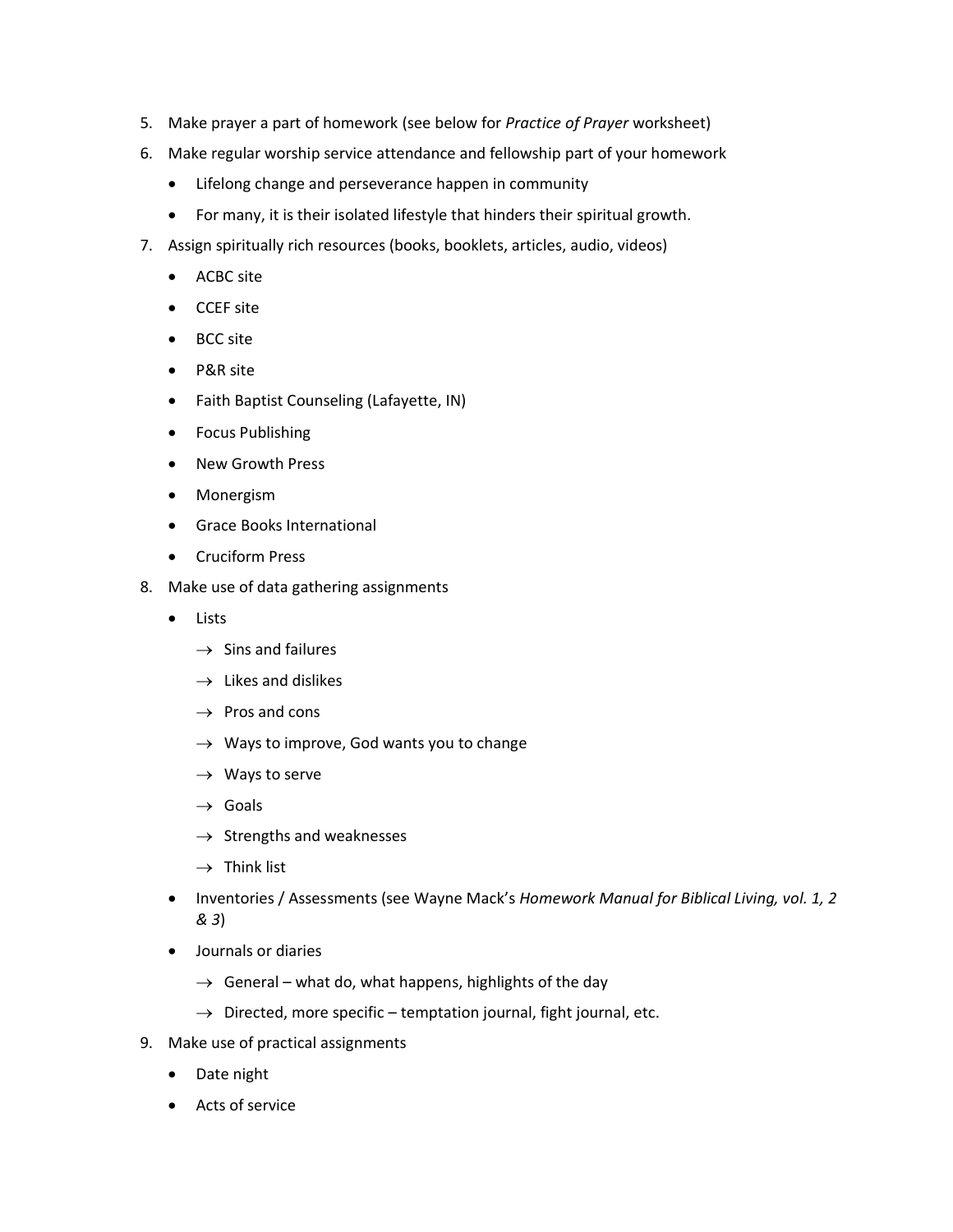- Register for a class or to serve in a ministry
- Prepare a lesson to teach
- Interview someone

#### **HOMEWORK SUPPORT**

- 1. Research good resources
- 2. Keep good resources on hand for easy use
- 3. Keep a variety of resources (worksheets, Bible studies, apps, audio, videos, etc.)
- 4. Suggested essentials
	- *Christ and Your Problems*, Jay Adams
	- *Godliness Through Discipline,* Jay Adams
	- *You Can Trust God,* Jerry Bridges
	- *Gospel Primer*, Milton Vincent
	- *Two Ways to Live,* Matthias Media
	- *Basics for Believers,* Jim Berg

**Remember that God causes the growth and He uses His Word and Spirit to do it. You will never come across the magic bullet or miracle pill in homework resources that will insure success.**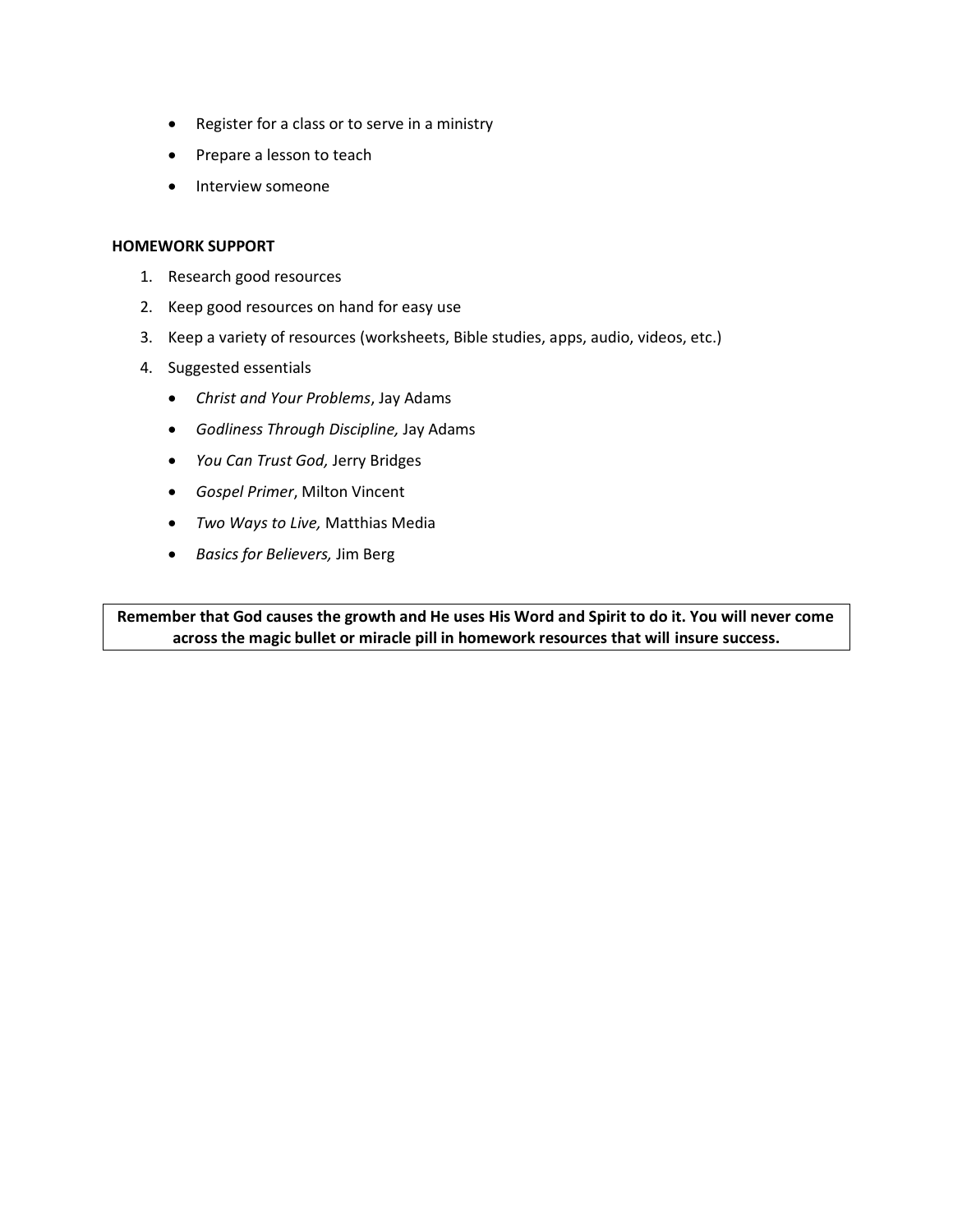#### **PRACTICE OF PRAYER WORKSHEET**

**Mt 6:5–15 (ESV) — 5** "And when you pray, you must not be like the hypocrites. For they love to stand and pray in the synagogues and at the street corners, that they may be seen by others. Truly, I say to you, they have received their reward. **6** But when you pray, go into your room and shut the door and pray to your Father who is in secret. And your Father who sees in secret will reward you. **7** "And when you pray, do not heap up empty phrases as the Gentiles do, for they think that they will be heard for their many words. **8** Do not be like them, for your Father knows what you need before you ask him. **9** Pray then like this: "Our Father in heaven, hallowed be your name. **10** Your kingdom come, your will be done, on earth as it is in heaven. **11** Give us this day our daily bread, **12** and forgive us our debts, as we also have forgiven our debtors. **13** And lead us not into temptation, but deliver us from evil. **14** For if you forgive others their trespasses, your heavenly Father will also forgive you, **15** but if you do not forgive others their trespasses, neither will your Father forgive your trespasses.

#### **Prep for PRAYER**

- 1. Be genuine from your heart when you approach God in prayer. Don't pray to win a prize or to earn other people's favor. (v. 5)
- 2. Prepare to pray with God alone in mind. (v. 6)
- 3. Remember that God is alive and real and is deeply interested in what you have to say. He wants to commune and have fellowship with you. (v. 7)
- 4. Remember that God knows what is going on in your life. You aren't praying to inform Him of anything. You approach Him to engage in a relationship with Him. (v. 8)

#### **Petition #1: GOD'S GLORY** "hallowed be **your** name"

1. Write out a prayer that reflects your concern and desire for God's reputation to be upheld and protected.

\_\_\_\_\_\_\_\_\_\_\_\_\_\_\_\_\_\_\_\_\_\_\_\_\_\_\_\_\_\_\_\_\_\_\_\_\_\_\_\_\_\_\_\_\_\_\_\_\_\_\_\_\_\_\_\_\_\_\_\_\_\_\_\_\_\_\_\_\_\_\_\_\_\_\_\_\_\_\_\_\_\_\_\_\_

\_\_\_\_\_\_\_\_\_\_\_\_\_\_\_\_\_\_\_\_\_\_\_\_\_\_\_\_\_\_\_\_\_\_\_\_\_\_\_\_\_\_\_\_\_\_\_\_\_\_\_\_\_\_\_\_\_\_\_\_\_\_\_\_\_\_\_\_\_\_\_\_\_\_\_\_\_\_\_\_\_\_\_\_\_

\_\_\_\_\_\_\_\_\_\_\_\_\_\_\_\_\_\_\_\_\_\_\_\_\_\_\_\_\_\_\_\_\_\_\_\_\_\_\_\_\_\_\_\_\_\_\_\_\_\_\_\_\_\_\_\_\_\_\_\_\_\_\_\_\_\_\_\_\_\_\_\_\_\_\_\_\_\_\_\_\_\_\_\_\_

\_\_\_\_\_\_\_\_\_\_\_\_\_\_\_\_\_\_\_\_\_\_\_\_\_\_\_\_\_\_\_\_\_\_\_\_\_\_\_\_\_\_\_\_\_\_\_\_\_\_\_\_\_\_\_\_\_\_\_\_\_\_\_\_\_\_\_\_\_\_\_\_\_\_\_\_\_\_\_\_\_\_\_\_\_

\_\_\_\_\_\_\_\_\_\_\_\_\_\_\_\_\_\_\_\_\_\_\_\_\_\_\_\_\_\_\_\_\_\_\_\_\_\_\_\_\_\_\_\_\_\_\_\_\_\_\_\_\_\_\_\_\_\_\_\_\_\_\_\_\_\_\_\_\_\_\_\_\_\_\_\_\_\_\_\_\_\_\_\_\_

\_\_\_\_\_\_\_\_\_\_\_\_\_\_\_\_\_\_\_\_\_\_\_\_\_\_\_\_\_\_\_\_\_\_\_\_\_\_\_\_\_\_\_\_\_\_\_\_\_\_\_\_\_\_\_\_\_\_\_\_\_\_\_\_\_\_\_\_\_\_\_\_\_\_\_\_\_\_\_\_\_\_\_\_\_

\_\_\_\_\_\_\_\_\_\_\_\_\_\_\_\_\_\_\_\_\_\_\_\_\_\_\_\_\_\_\_\_\_\_\_\_\_\_\_\_\_\_\_\_\_\_\_\_\_\_\_\_\_\_\_\_\_\_\_\_\_\_\_\_\_\_\_\_\_\_\_\_\_\_\_\_\_\_\_\_\_\_\_\_\_

2. Write out a prayer that reflects your concern for communicating well Who God is.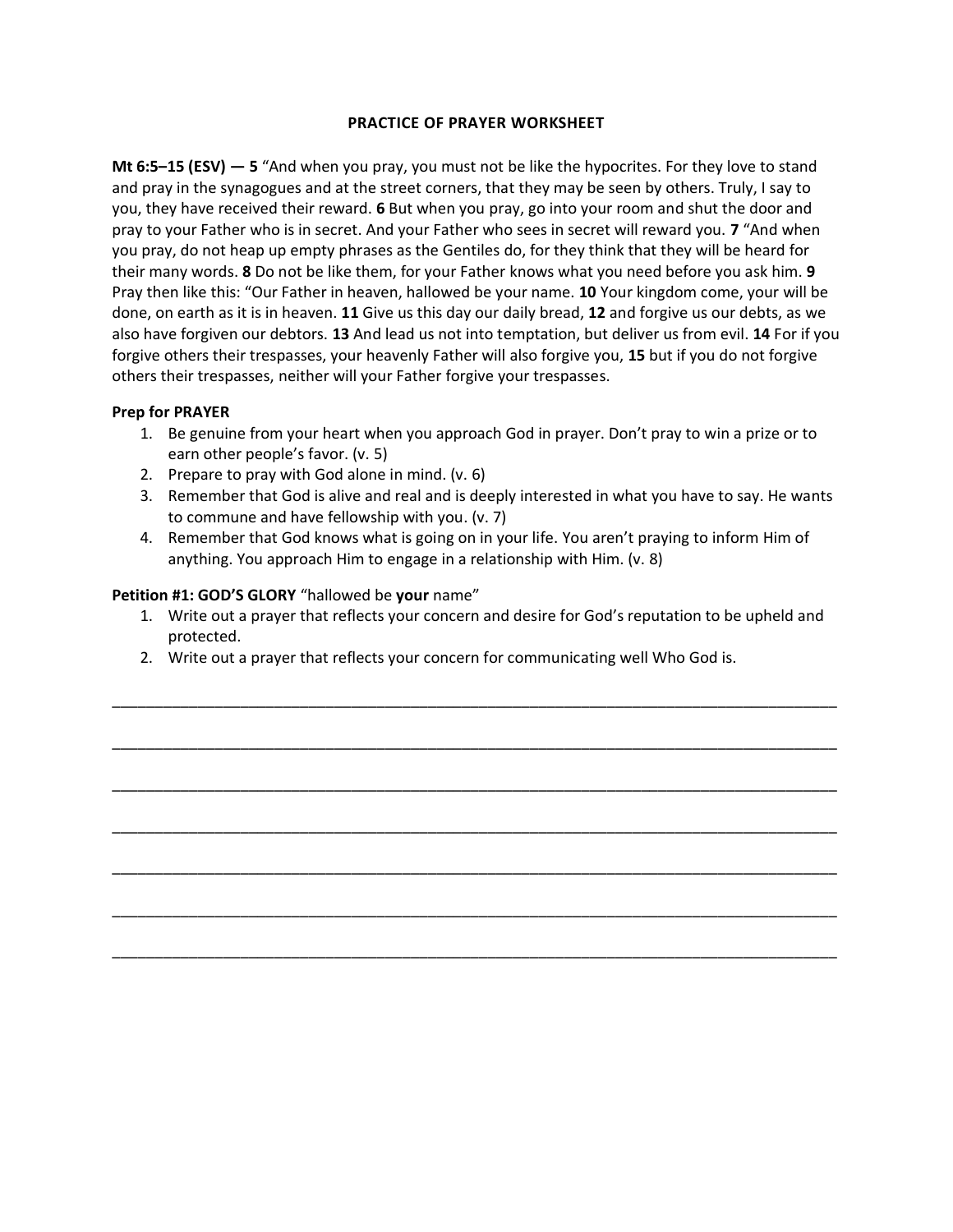#### Petition #2: GOD'S PURPOSE "your kingdom come"

- 1. Write out a prayer that reflects your concern for God's purpose in history and people's lives.
- 2. Write out a prayer that reflects your concern and desire for His purposes, not yours, to be accomplished.

#### Petition #3: GOD'S PLAN "your will be done"

- 1. Write out a prayer that reflects your concern for God's will.
- 2. Write out a prayer that reflects your desire for His will, for the skill to understand His Word and the strength to carry it out.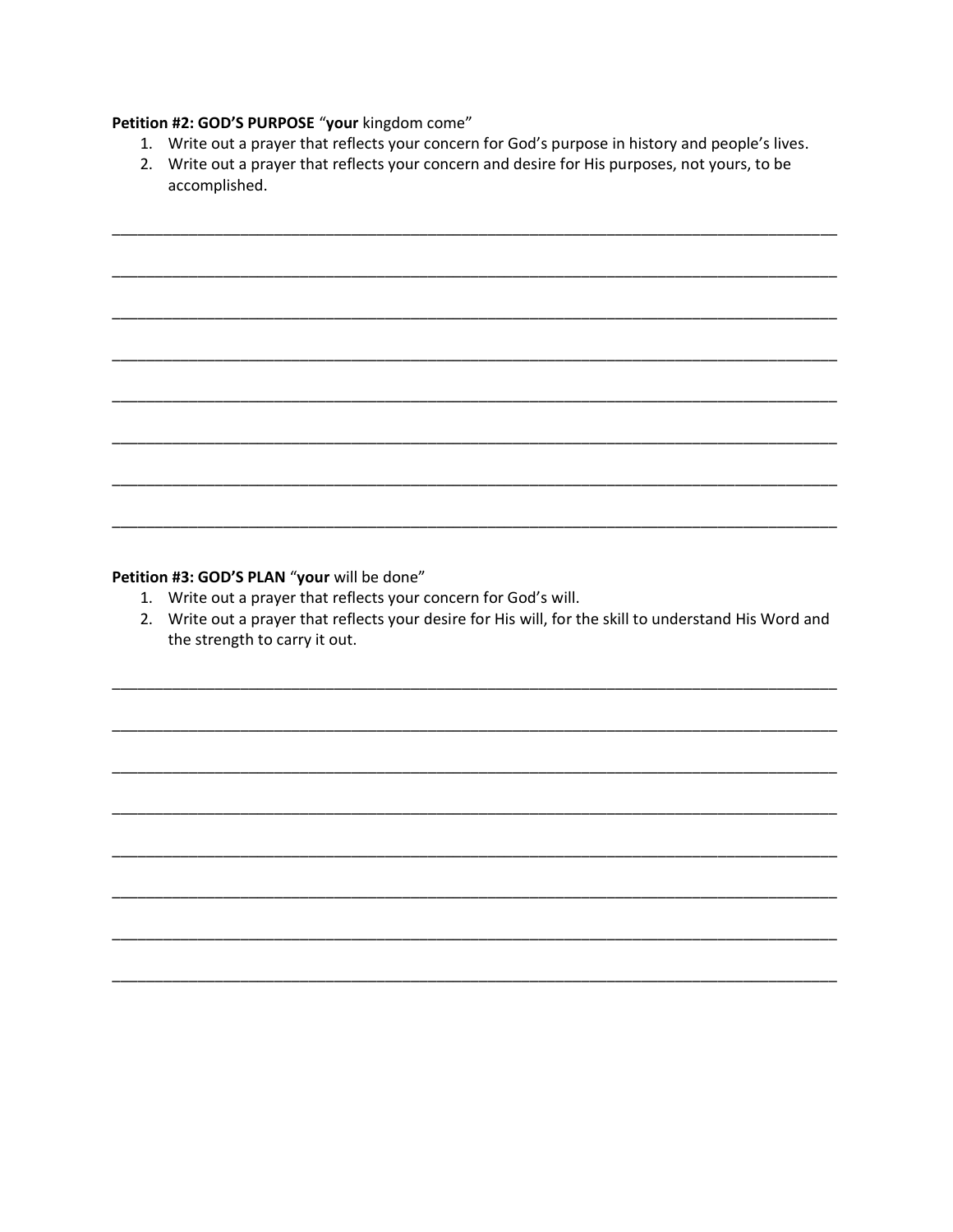## Petition #4: YOUR PROVISION "our daily bread"

- 1. Write out a prayer that reflects your dependency on God for His provision.
- 2. Write out a prayer that reflects your desire to be content with God's provision.

### Petition #5: YOUR RELATIONSHIPS "forgive us ... we forgive"

- 1. Write out a prayer that reflects your desire to be right with God and others.
- 2. Write out a prayer of confession.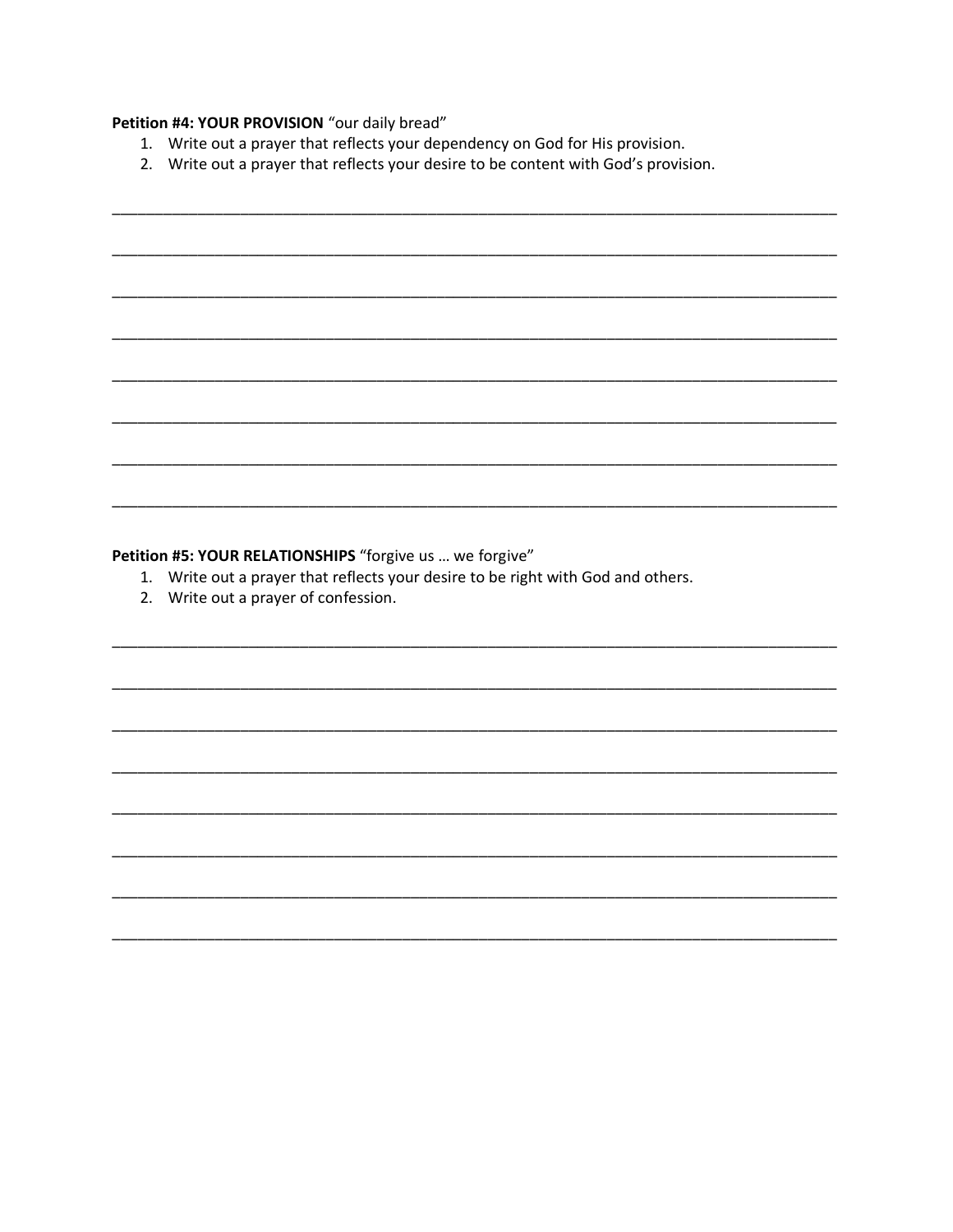**Petition #6: YOUR SANCTIFICATION** "not into temptation … deliver us from evil"

- 1. Write out a prayer that reflects your desire to put off the old self and put on the new self.
- 2. Write out a prayer that reflects your dependency on God, His Son, His Spirit and His Word for making spiritual progress, becoming more and more like Christ in your desires, thoughts, words and actions.

\_\_\_\_\_\_\_\_\_\_\_\_\_\_\_\_\_\_\_\_\_\_\_\_\_\_\_\_\_\_\_\_\_\_\_\_\_\_\_\_\_\_\_\_\_\_\_\_\_\_\_\_\_\_\_\_\_\_\_\_\_\_\_\_\_\_\_\_\_\_\_\_\_\_\_\_\_\_\_\_\_\_\_\_\_

\_\_\_\_\_\_\_\_\_\_\_\_\_\_\_\_\_\_\_\_\_\_\_\_\_\_\_\_\_\_\_\_\_\_\_\_\_\_\_\_\_\_\_\_\_\_\_\_\_\_\_\_\_\_\_\_\_\_\_\_\_\_\_\_\_\_\_\_\_\_\_\_\_\_\_\_\_\_\_\_\_\_\_\_\_

\_\_\_\_\_\_\_\_\_\_\_\_\_\_\_\_\_\_\_\_\_\_\_\_\_\_\_\_\_\_\_\_\_\_\_\_\_\_\_\_\_\_\_\_\_\_\_\_\_\_\_\_\_\_\_\_\_\_\_\_\_\_\_\_\_\_\_\_\_\_\_\_\_\_\_\_\_\_\_\_\_\_\_\_\_

\_\_\_\_\_\_\_\_\_\_\_\_\_\_\_\_\_\_\_\_\_\_\_\_\_\_\_\_\_\_\_\_\_\_\_\_\_\_\_\_\_\_\_\_\_\_\_\_\_\_\_\_\_\_\_\_\_\_\_\_\_\_\_\_\_\_\_\_\_\_\_\_\_\_\_\_\_\_\_\_\_\_\_\_\_

\_\_\_\_\_\_\_\_\_\_\_\_\_\_\_\_\_\_\_\_\_\_\_\_\_\_\_\_\_\_\_\_\_\_\_\_\_\_\_\_\_\_\_\_\_\_\_\_\_\_\_\_\_\_\_\_\_\_\_\_\_\_\_\_\_\_\_\_\_\_\_\_\_\_\_\_\_\_\_\_\_\_\_\_\_

\_\_\_\_\_\_\_\_\_\_\_\_\_\_\_\_\_\_\_\_\_\_\_\_\_\_\_\_\_\_\_\_\_\_\_\_\_\_\_\_\_\_\_\_\_\_\_\_\_\_\_\_\_\_\_\_\_\_\_\_\_\_\_\_\_\_\_\_\_\_\_\_\_\_\_\_\_\_\_\_\_\_\_\_\_

\_\_\_\_\_\_\_\_\_\_\_\_\_\_\_\_\_\_\_\_\_\_\_\_\_\_\_\_\_\_\_\_\_\_\_\_\_\_\_\_\_\_\_\_\_\_\_\_\_\_\_\_\_\_\_\_\_\_\_\_\_\_\_\_\_\_\_\_\_\_\_\_\_\_\_\_\_\_\_\_\_\_\_\_\_

\_\_\_\_\_\_\_\_\_\_\_\_\_\_\_\_\_\_\_\_\_\_\_\_\_\_\_\_\_\_\_\_\_\_\_\_\_\_\_\_\_\_\_\_\_\_\_\_\_\_\_\_\_\_\_\_\_\_\_\_\_\_\_\_\_\_\_\_\_\_\_\_\_\_\_\_\_\_\_\_\_\_\_\_\_

\_\_\_\_\_\_\_\_\_\_\_\_\_\_\_\_\_\_\_\_\_\_\_\_\_\_\_\_\_\_\_\_\_\_\_\_\_\_\_\_\_\_\_\_\_\_\_\_\_\_\_\_\_\_\_\_\_\_\_\_\_\_\_\_\_\_\_\_\_\_\_\_\_\_\_\_\_\_\_\_\_\_\_\_\_

\_\_\_\_\_\_\_\_\_\_\_\_\_\_\_\_\_\_\_\_\_\_\_\_\_\_\_\_\_\_\_\_\_\_\_\_\_\_\_\_\_\_\_\_\_\_\_\_\_\_\_\_\_\_\_\_\_\_\_\_\_\_\_\_\_\_\_\_\_\_\_\_\_\_\_\_\_\_\_\_\_\_\_\_\_

**© Dr. Andrew D. Rogers** Permissions: You are permitted and encouraged to reproduce this material in any format provided that you do not alter the content in any way and do not charge a fee beyond the cost of reproduction. Please include the following statement on any distributed copy: by © Dr. Andrew D. Rogers.